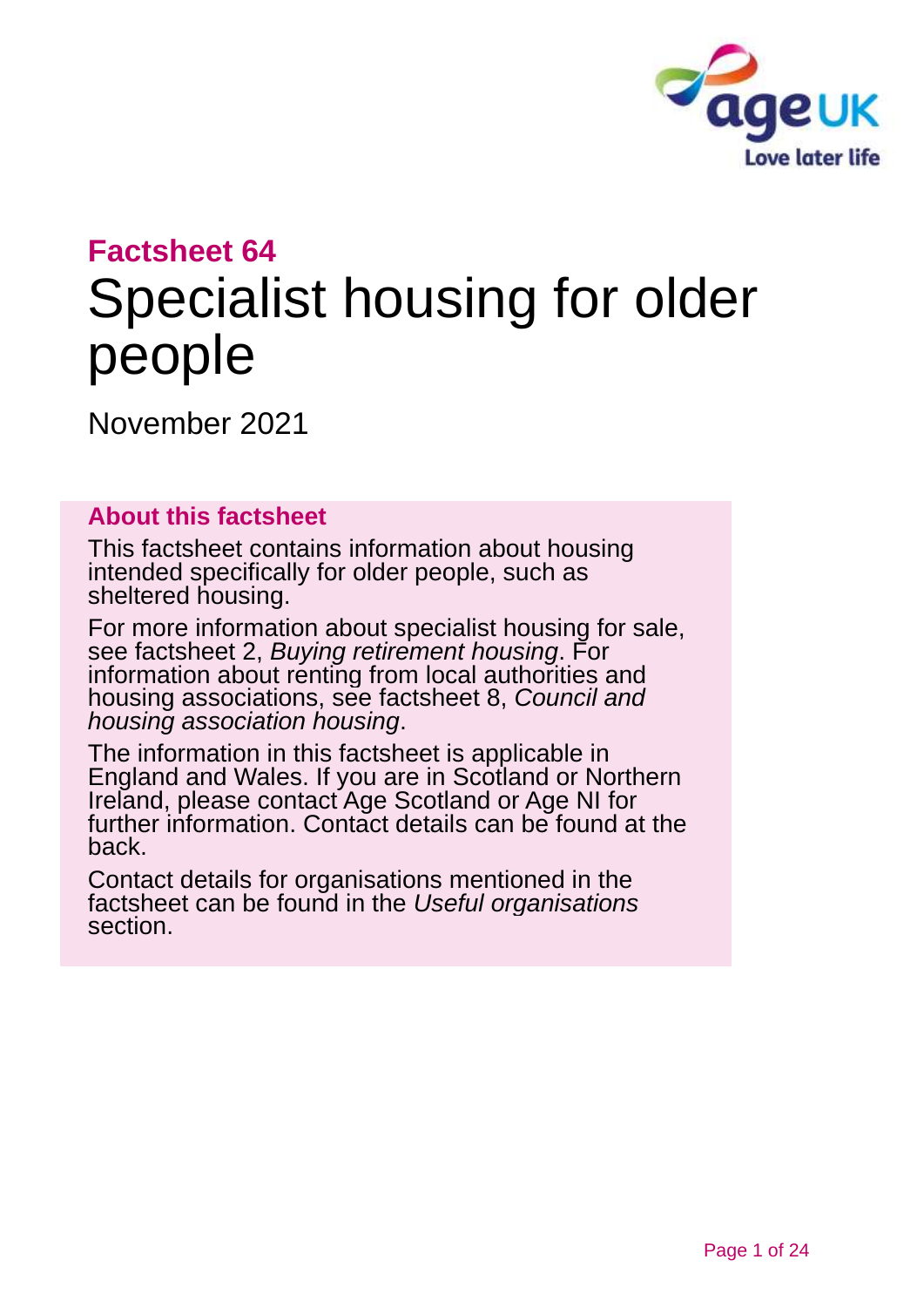# **Contents**

| <b>Recent developments</b>                        | 3  |
|---------------------------------------------------|----|
| 2 Introduction                                    | 3  |
| 3 Is specialist housing right for you?            | 4  |
| 4 Choosing the right scheme for you               | 5  |
| 4.1 Location                                      | 6  |
| 4.2 Local communal facilities                     | 6  |
| 4.3 Transport                                     | 6  |
| 4.4 Social life                                   | 6  |
| 4.5 Pets                                          | 6  |
| 4.6 Layout and design                             | 6  |
| 4.7 Size                                          | 7  |
| 4.8 Noise                                         | 7  |
| 4.9 Facilities for residents' use                 | 7  |
| 4.10 The alarm system                             | 7  |
| 4.11 Scheme manager or warden service             | 8  |
| 4.12 Adaptations                                  | 9  |
| 5 Sheltered housing                               | 9  |
| 5.1 Should I rent or buy?                         | 9  |
| 5.2 Renting from a council or housing association | 11 |
| <b>6 Service charges</b>                          | 14 |
| <b>7 Other charges</b>                            | 14 |
| 8 What financial help can I get?                  | 15 |
| 9 Extra care housing                              | 16 |
| <b>10 The Abbeyfield Society</b>                  | 18 |
| <b>11 Almshouses</b>                              | 18 |
| Useful organisations                              | 20 |
| Age UK                                            | 23 |
| Support our work                                  | 23 |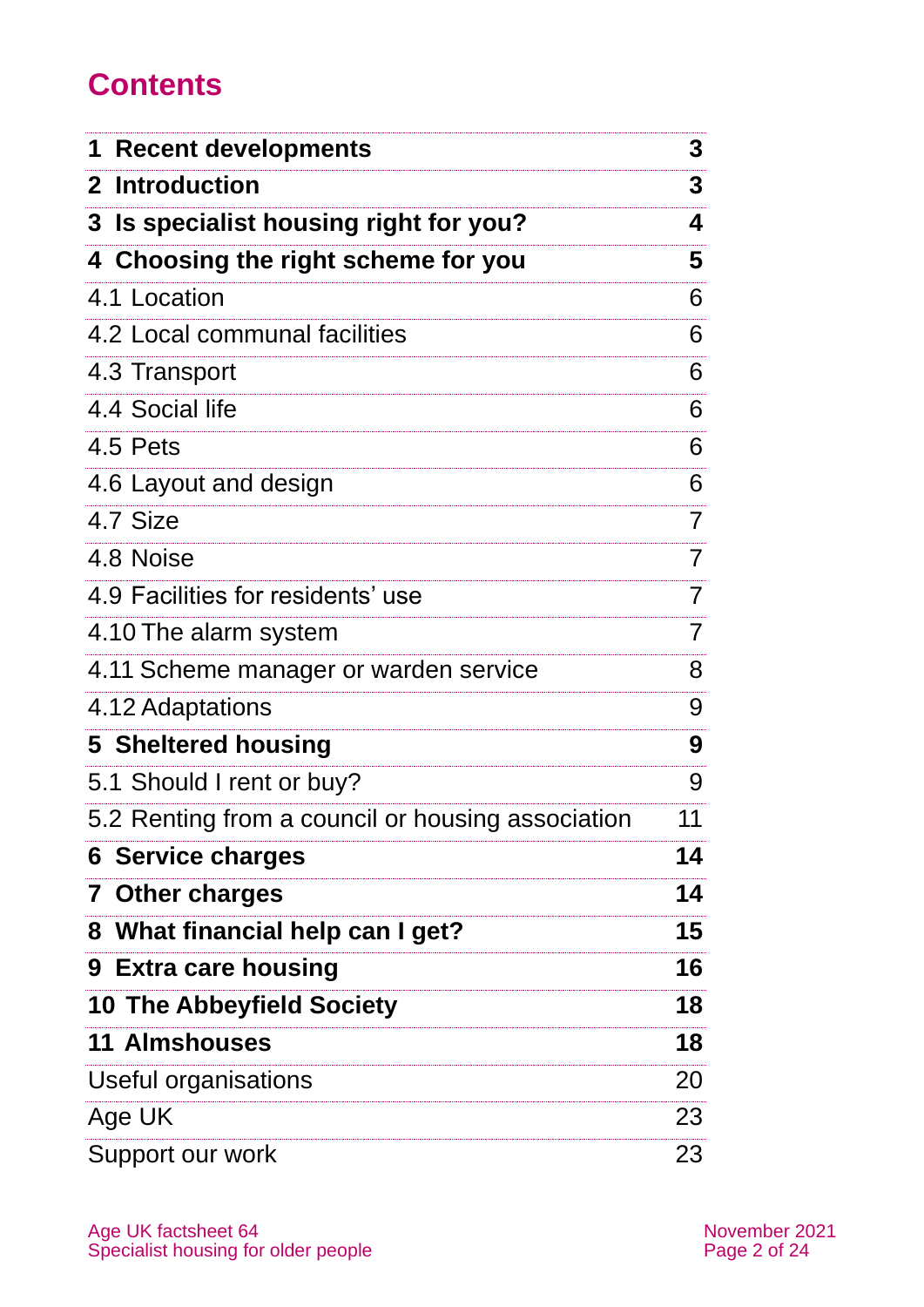# <span id="page-2-0"></span>**1 Recent developments**

- ⚫ In **England**, the Government have announced a range of reforms to leasehold housing. Plans to abolish ground rents on new leases will apply to retirement schemes, regardless of whether '*transfer*' fees are charged, but not until April 2023 at the earliest. Plans to prevent houses from being newly sold as leasehold will not apply to retirement schemes. In this context, '*retirement*' means housing for people aged 55 plus.
- ⚫ The **Welsh Government** is considering similar measures, see [www.gov.wales/leasehold](http://www.gov.wales/leasehold) for more information.

# <span id="page-2-1"></span>**2 Introduction**

This factsheet is about housing designed or designated for older people. In most cases, this is people over the age of 55 or 60. Specialist housing for older people comes in many different forms, which can be grouped according to the level of support offered. Broadly speaking, there are three different levels of support:

- ⚫ '*age-exclusive*' housing, where residents must be over a certain age to qualify, but little or no support is provided
- ⚫ '*housing-with-support*', where residents receive support services such as an emergency alarm system, but staff do not provide care
- ⚫ '*housing-with-care*', where staff provide care services such as help with washing, dressing, toileting, and taking medication

If you are considering specialist housing, think carefully about your needs and what level of support is right for you. Remember, services and facilities vary from scheme to scheme. Check what is available before you commit to moving in. It is also important to consider your financial resources. The cost of specialist housing varies, particularly between luxury '*retirement villages*' and other types of housing.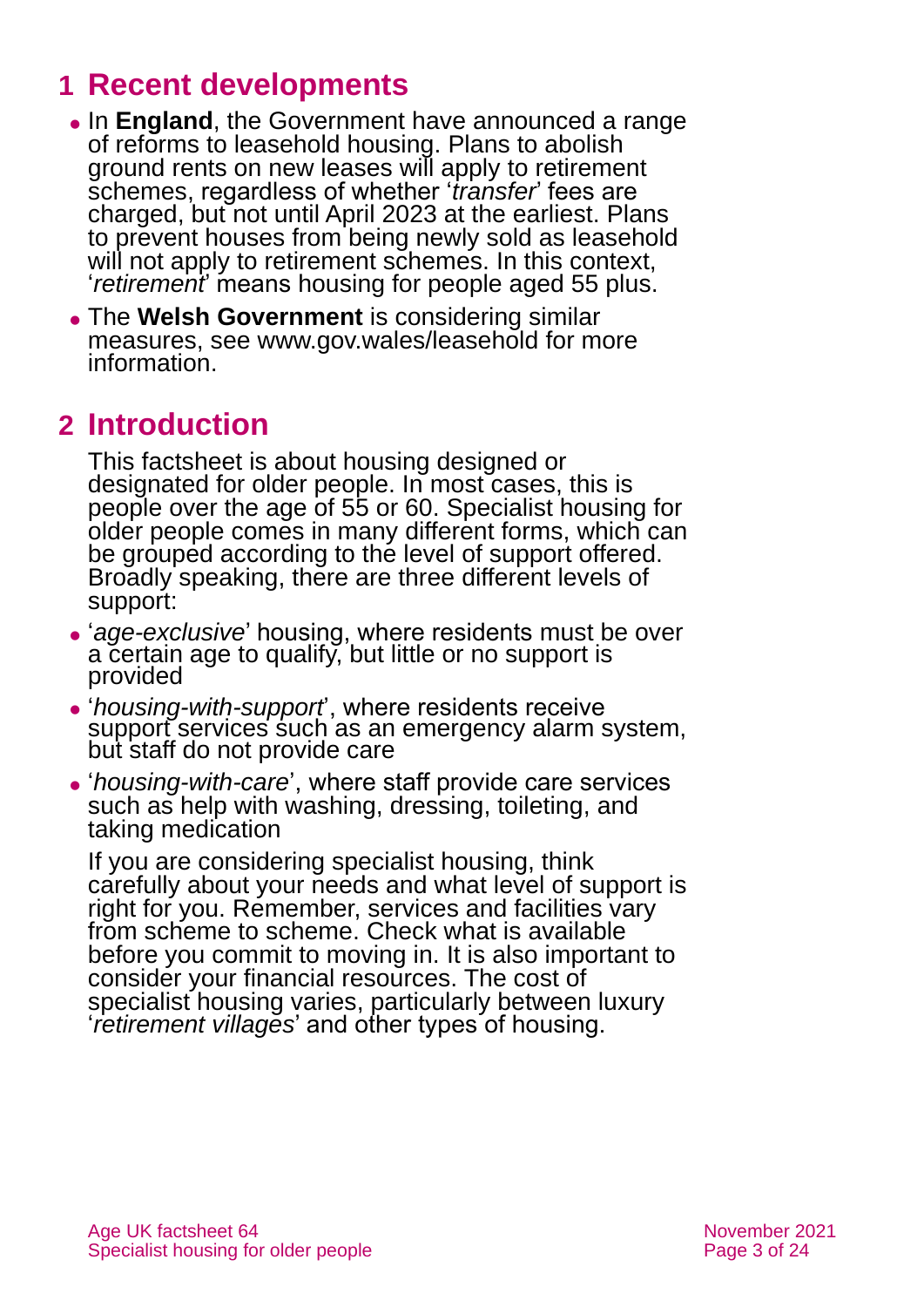#### **Sheltered housing**

Sheltered housing is the best known and most common form of specialist housing. It is a type of '*housing-with-support*'. It is available to rent or buy, with the different options covered in [section 5.](#page-8-0) Sheltered schemes typically have 20 to 50 flats or bungalows, with a basic range of shared facilities. You have your own front door and receive some level of support on-site. There is usually an emergency alarm system in each property, providing a 24/7 link with a control centre.

There is normally a scheme manager, also known as a warden, who may live on-site or visit to provide '*floating*' support. The scheme manager service may be carried out by a team of support staff. Meals, domestic help and personal care services are not usually provided, but you may be able to get a package of additional services from the local authority or a private care agency. If you need more support, [section 9](#page-15-0) covers extra care housing, a type of '*housing-with-care*'.

# <span id="page-3-0"></span>**3 Is specialist housing right for you?**

Although specialist housing for older people comes in different forms, there are common features:

- ⚫ specialist housing enables you to continue living independently as (usually) a tenant or owner, with your own living space and front door
- ⚫ many schemes are purpose-built for older people, meaning properties should be accessible and easy to manage
- ⚫ most schemes provide some level of support, either day-to-day or on an emergency basis

This should help you to feel safe and secure, without compromising your privacy and independence.

However, the new accommodation may be in an unfamiliar area or further away from friends and family. If the property is smaller, you may not be able to take all your furniture and belongings and some schemes do not allow pets.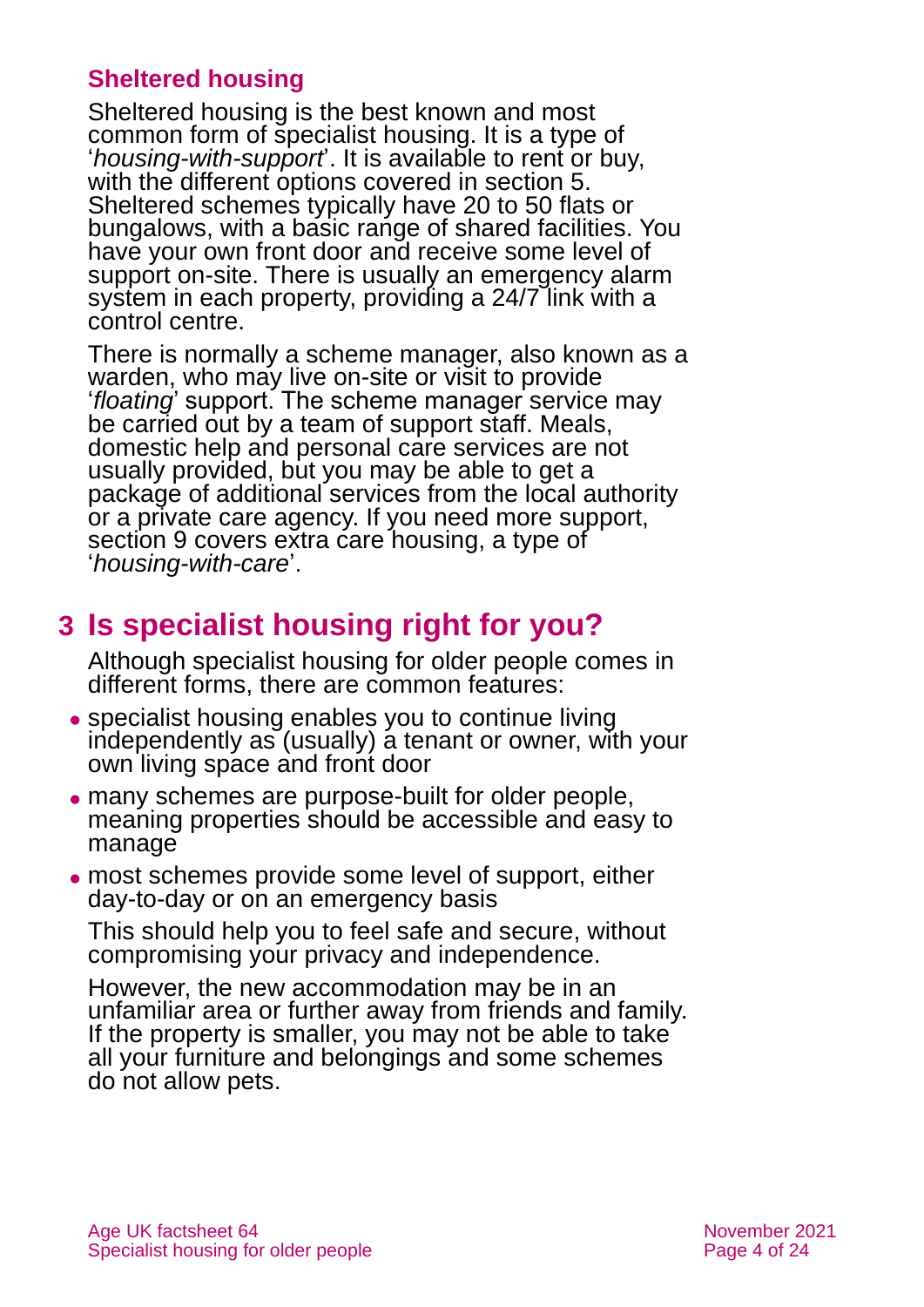Other residents may be at different stages of their lives and may be more, or less, active than you. Charges for support and other services can be costly and vary over time, although financial help may be available (see [section 8\)](#page-14-0).

Instead of moving into specialist housing, you may want to arrange a package of care and support in your current home. Contact your local authority, who assess your needs and decide whether you are eligible for services. If you are eligible, you may have to pay some of the cost of care services, depending on your financial circumstances.

If you are not eligible for financial help, ask the authority what services they think you need. You can then arrange for a private company to provide these. Services include specialist equipment, home adaptations, support with domestic tasks and meals, as well as personal care.

For more information, see factsheet 6, *[Finding help at](https://www.ageuk.org.uk/globalassets/age-uk/documents/factsheets/fs6_finding_help_at_home_fcs.pdf)  [home](https://www.ageuk.org.uk/globalassets/age-uk/documents/factsheets/fs6_finding_help_at_home_fcs.pdf)*, and factsheet 67, *[Home improvements and](https://www.ageuk.org.uk/globalassets/age-uk/documents/factsheets/fs67_home_improvements_and_repairs_fcs.pdf)  [repairs.](https://www.ageuk.org.uk/globalassets/age-uk/documents/factsheets/fs67_home_improvements_and_repairs_fcs.pdf)* In Wales, see [Age Cymru factsheet 6w](http://www.ageuk.org.uk/Global/Age-Cymru/Factsheets%20and%20information%20guides/FS6w.pdf?dtrk=true), *[Finding help at home in Wales](https://www.ageuk.org.uk/globalassets/age-cymru/documents/information-guides-and-factsheets/fs6w.pdf)*.

#### **Support from Elderly Accommodation Counsel**

In **England**, Elderly Accommodation Counsel (EAC) have an online tool called [HOOP.](https://hoop.eac.org.uk/hooptool/) This helps to identify aspects of your home you find most difficult, and local services and accommodation that may be suitable.

You can request a callback from an EAC adviser if you need more detailed advice. There are alternative arrangements if you do not have internet access.

EAC also have details of specialist housing for older people across the UK on their [HousingCare website.](https://housingcare.org/) You can search for housing of your preferred type and tenure in different areas. While HOOP is not available in **Wales**, other EAC services are, including this directory.

# <span id="page-4-0"></span>**4 Choosing the right scheme for you**

The facilities in specialist housing vary. There are various points you may wish to consider before deciding which scheme is right for you: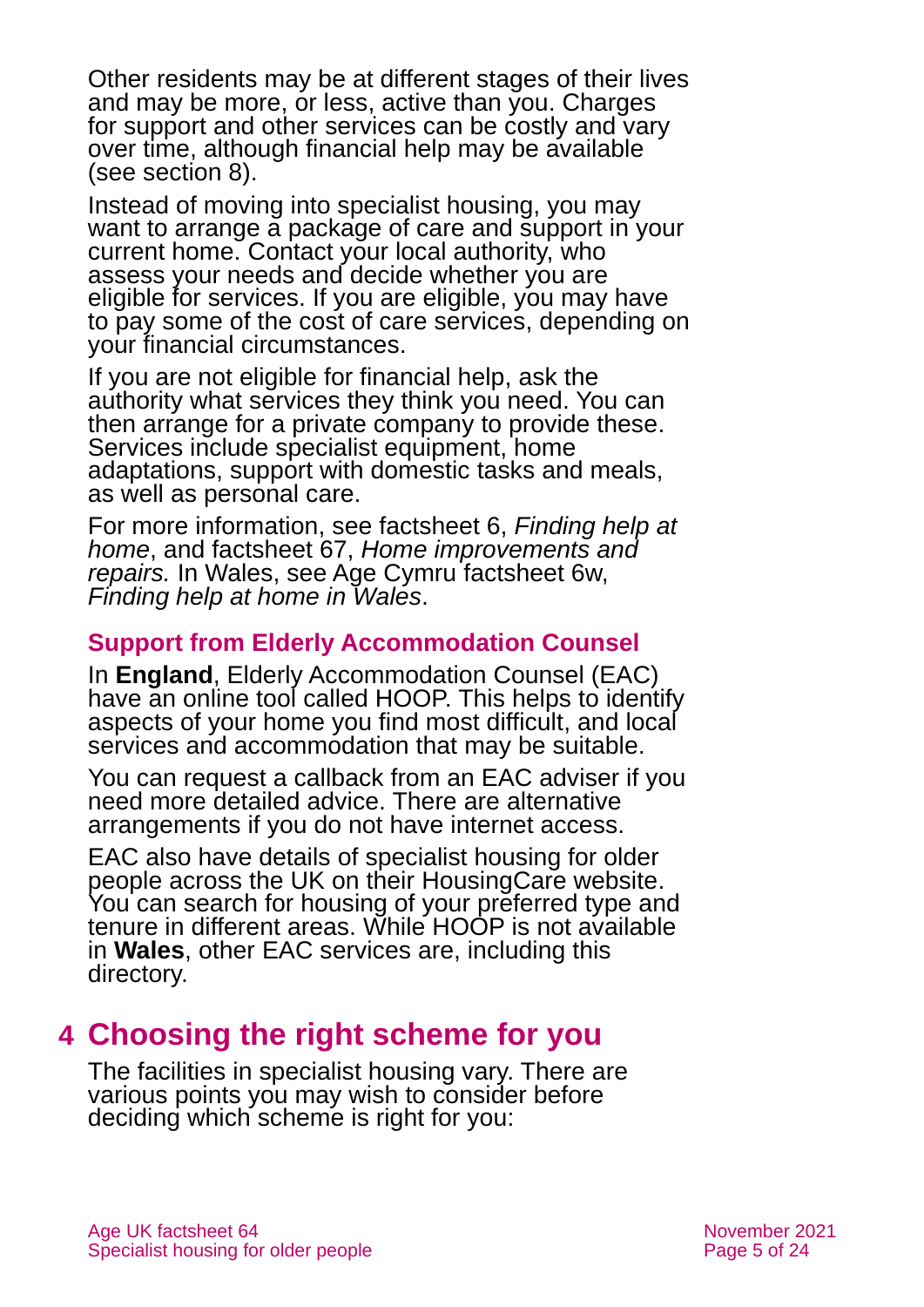### **4.1 Location**

Is the area easy to access? Is it familiar? How do you feel about moving away from friends and surroundings you know well? Are there hills to climb to and from the scheme? Is it sufficiently distant from noisy businesses, factories, or main roads? Is it on a busy flight path?

### **4.2 Local communal facilities**

Is there easy access to shops, post offices, banks, chemists, and medical services? Is the scheme within reasonably easy reach of facilities like parks, libraries, places of worship, pubs, clubs and day centres? Are local services aimed at tourists and therefore not available all year round?

#### **4.3 Transport**

Is the scheme on a public transport route? What is the frequency of local bus or train services? If you drive or have regular visitors, is there adequate parking space and easy access from the parking area to your home? Is this free?

### **4.4 Social life**

Will you be happy living somewhere occupied exclusively by older people? Are social events arranged? Will you feel out of place if you do not join in with others?

### **4.5 Pets**

Some schemes do not allow pets, so check what the restrictions are. The [EAC](#page-20-0) directory of specialist housing for older people lets you search for petfriendly schemes.

### **4.6 Layout and design**

If the flat is on the first floor or higher, is it accessible by lift? Are you comfortable using the lift? Check doorways and corridors are wide enough for walking frames or wheelchairs. Are there facilities available for storing scooters and charging the batteries?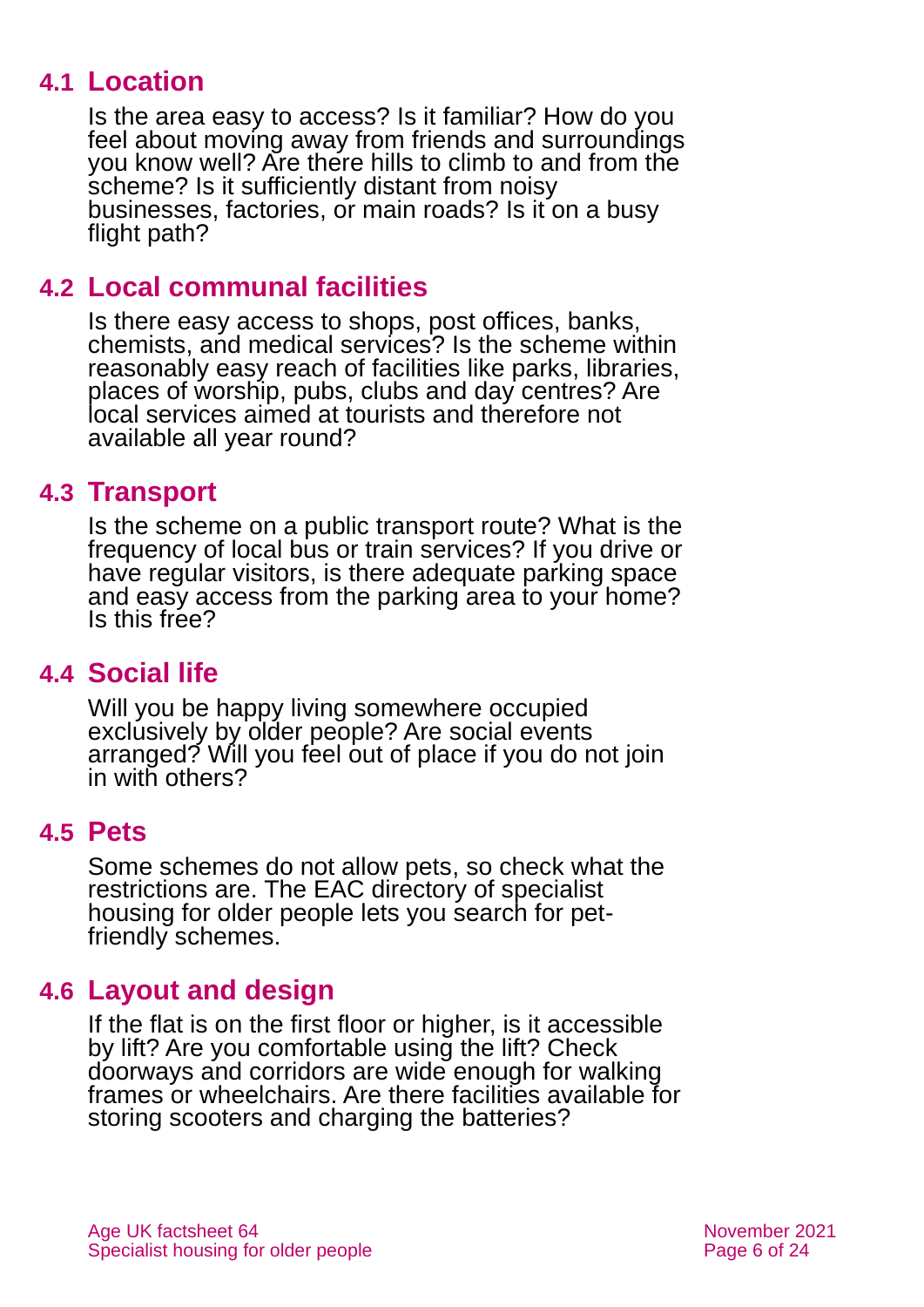How easy it is to operate light switches and sockets without stretching or bending? Is the flat easy to heat and ventilate? How secure is the scheme's main entrance and your flat itself? Will you have a good view from your window?

### **4.7 Size**

A smaller property is likely to be more manageable, but will you be happy with less space? Will you have enough space for your furniture or to continue a hobby?

You may spend more time at home as you get older and a partner may need a separate room for health reasons. Think about how much space you need now and how your needs might change over time.

#### **4.8 Noise**

How noisy is the area and how good is the insulation both for outside noise and noise from neighbours? Is there noise from nearby facilities such as the residents' lounge, the laundry room, a lift, or a refuse chute?

### **4.9 Facilities for residents' use**

Most schemes have a common room or residents' lounge and many have a guest room where visitors can stay. Check if there's a charge for using the guest room.

If you like to socialise, check whether the common room is well used. You may want to arrange a visit when there is a coffee morning or a similar event in the lounge so you can meet other residents.

What are the laundry facilities and what are the arrangements for using them?

### **4.10 The alarm system**

Is there an emergency alarm system? Sometimes called a community or personal alarm, this is technology enabling you to call for help if you fall, are taken ill, or experience an emergency. The alarm is usually linked to a communications centre staffed 24 hours a day. If you need help, you call the centre using a telephone, pull-cord, or pendant you keep on you.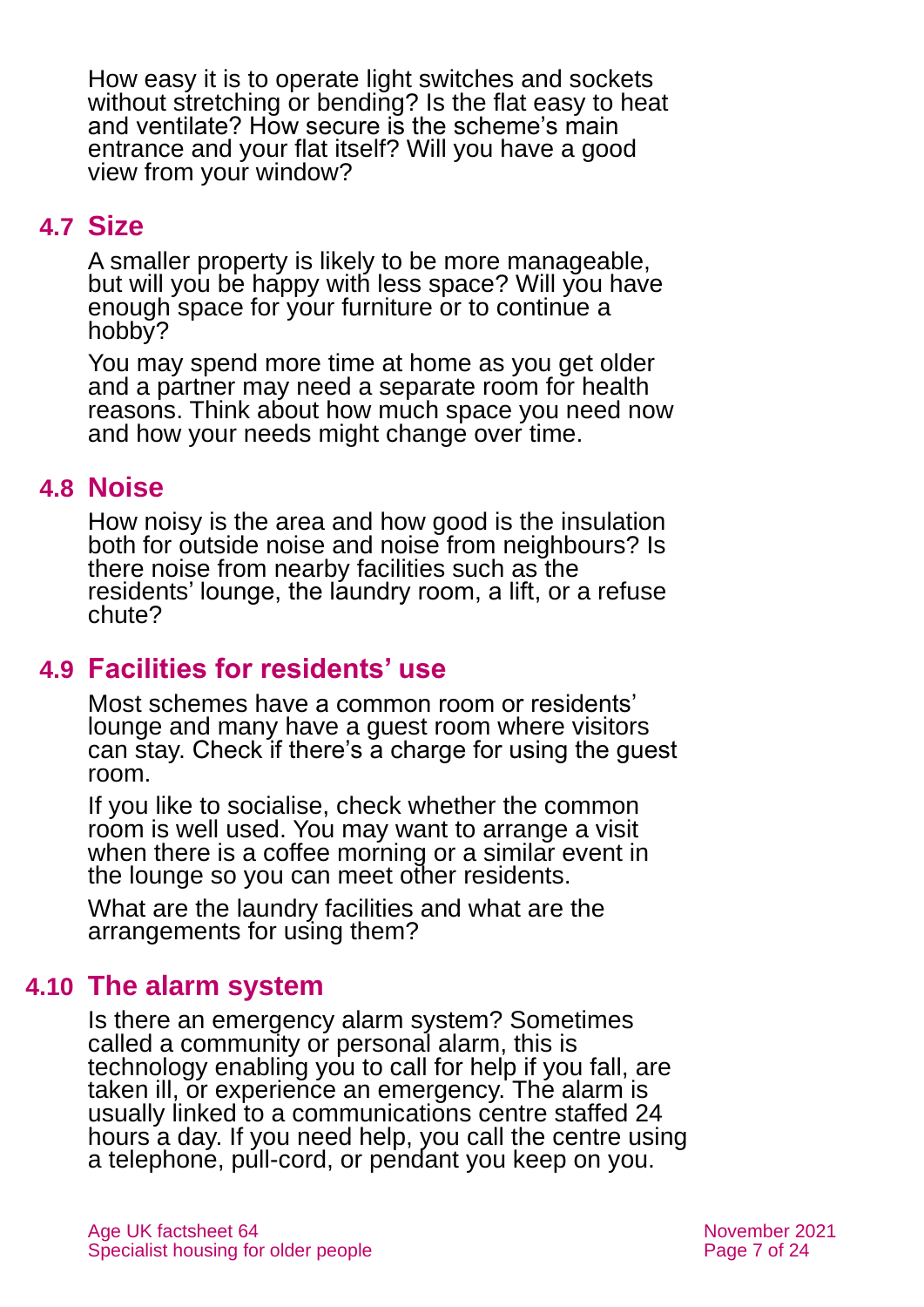Try to find out about the reliability of the system and what action is taken if someone calls for help. The scheme manager may attend if they are available or the staff at the call centre may contact a nominated person or an appropriate service like your GP.

#### **4.11 Scheme manager or warden service**

Is there a scheme manager service and what level of support is provided? In the past, most sheltered schemes had a dedicated warden who lived on-site or visited every day.

They typically provided individual support for residents, organised social activities and carried out some housing management tasks like dealing with repairs. Individual support means things like help in an emergency, emotional support and help with welfare benefits and social care.

Nowadays, many schemes offer '*floating*' support instead. What this means in practice varies. You may get:

- ⚫ regular face-to-face contact with a '*scheme manager*' or different members of a management team. They are unlikely to live on site and may support more than one scheme. Their duties may be similar to a warden; or
- support mainly by phone or via the emergency alarm system; or
- support only if you are assessed as needing it.

Find out about the arrangements at the scheme you are interested in. Is there a warden or scheme manager living on-site or visiting daily? If not, how often does someone visit the scheme?

Is there a dedicated scheme manager or a management team? What are their duties, do all residents receive the service, and how is it paid for? Can you opt out if you do not feel the service offers value for money?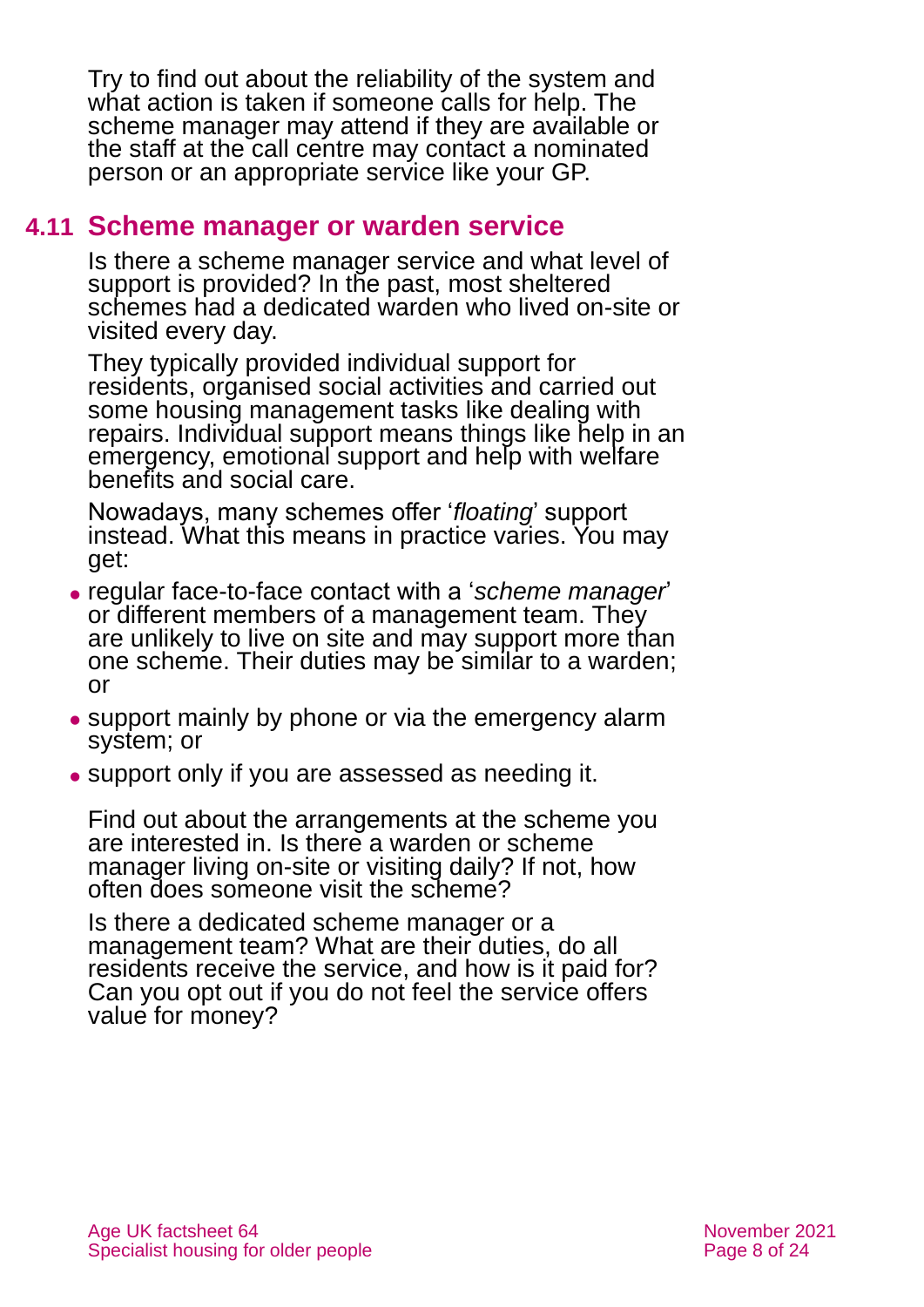### **4.12 Disability-related adaptations**

Check a scheme's policies on making disability-related adaptations. Note that, as a legal minimum, landlords have a duty to take certain reasonable steps to ensure disabled tenants are not put at a substantial disadvantage. This applies in leasehold as well as rented housing.

A landlord does not have to remove or alter a property's physical features, but there are smaller changes that must be made if requested. This includes changing a term of your tenancy or lease agreement preventing you from making necessary alterations yourself.

If your agreement says you need to obtain your landlord's consent for alterations, consent should not be withheld unreasonably.

Your landlord does not have to make any major alterations to the '*common*' parts of the building in which your property is situated, such as the communal stairs, but may have a duty to improve the accessibility of facilities like a laundry room or swimming pool.

Check what their policies say about adaptations to these areas and seek advice from [Shelter](https://www.shelter.org.uk/) or a local advice agency like [Citizens Advice,](https://www.citizensadvice.org.uk/) [Age UK, or](#page-22-1) Age [Cymru.](#page-22-1)

Note that, in this context, disability is defined as '*a physical or mental impairment*' that has '*a substantial and long-term adverse effect on [your] ability to carry out normal day-to-day activities*'.

# <span id="page-8-0"></span>**5 Sheltered housing**

### **5.1 Should I rent or buy?**

Sheltered housing is available to rent from local authorities and housing associations, or to buy from housing associations and private developers. Some sheltered housing may be available to rent privately. You may hear private sheltered housing called '*retirement housing*'.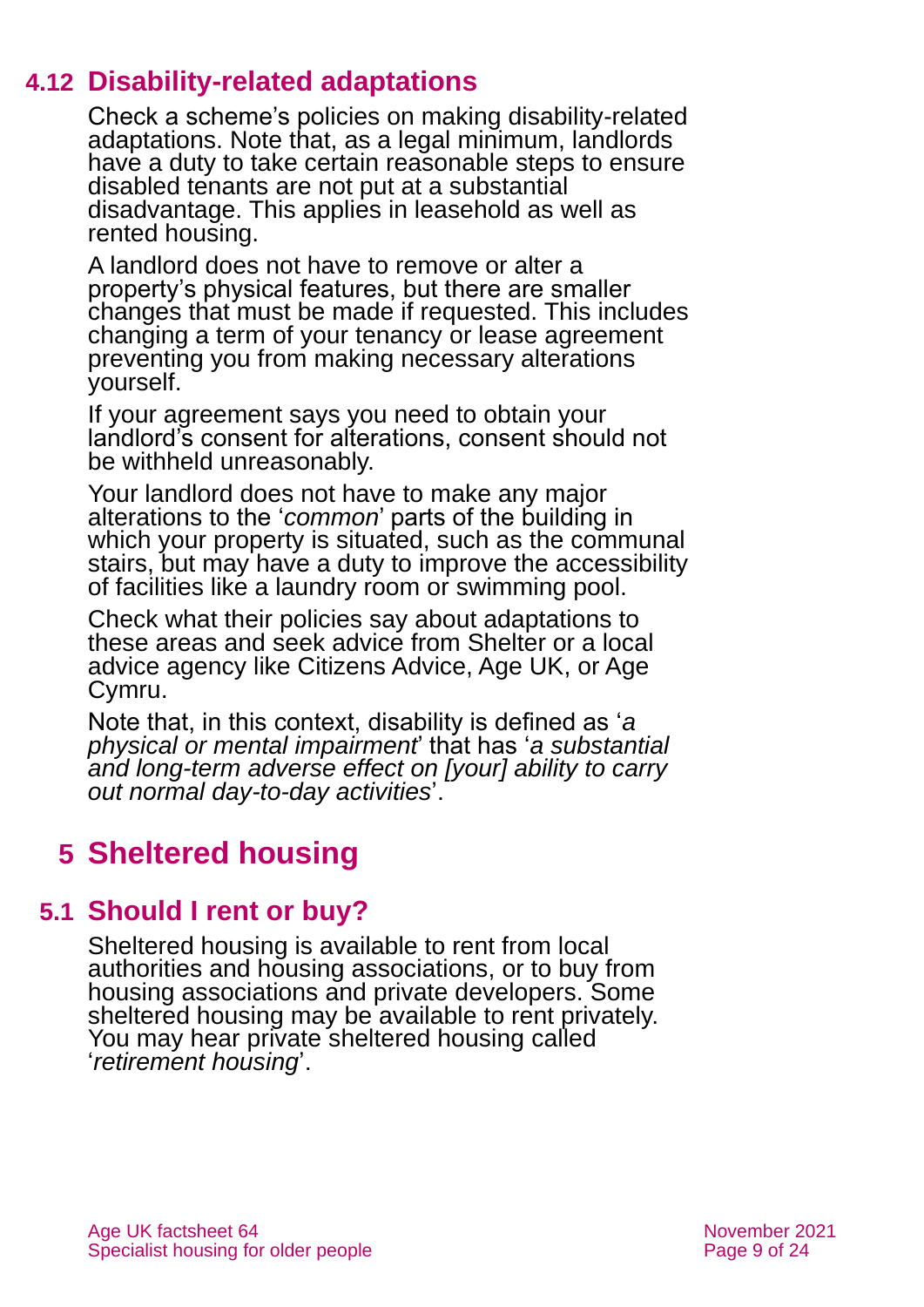Whether renting or buying is the best option for you depends to a large extent on your current housing situation and financial resources. In some areas, there may be schemes available for people who cannot afford the full market price of a retirement property, such as shared ownership.

#### **Buying**

If you are buying, most retirement housing is sold on a leasehold basis. This means you have a landlord (the '*freeholder*') who retains some control over your property and how you use it.

Seek independent advice about your rights and responsibilities before you commit to buying. Bear in mind that retirement properties can decline in value and be difficult to sell on – ask about the potential resale value before you commit.

If you die, there may be restrictions on what your beneficiaries can do with the property and they may be required to pay service and other charges until the property is sold.

See factsheet 2, *[Buying retirement housing](https://www.ageuk.org.uk/globalassets/age-uk/documents/factsheets/fs2_buying_retirement_housing_fcs.pdf)*, for more information.

#### **Renting**

Renting is an option if you do not want, or cannot afford, to buy. There are benefits to renting, for example it may be easier to move if your needs change, and your landlord is responsible for repairs in your home.

You may be considering renting for the first time to free up equity in your home for your retirement. Think carefully about whether this money is enough to meet your on-going rental costs and other needs for a long period of time.

Seek advice about the impact of releasing capital on entitlement to benefits and social care funded by the local authority.

Some local authorities do not allow you to join their sheltered housing waiting list if you own a property, although they may make an exception if your current home does not meet your needs.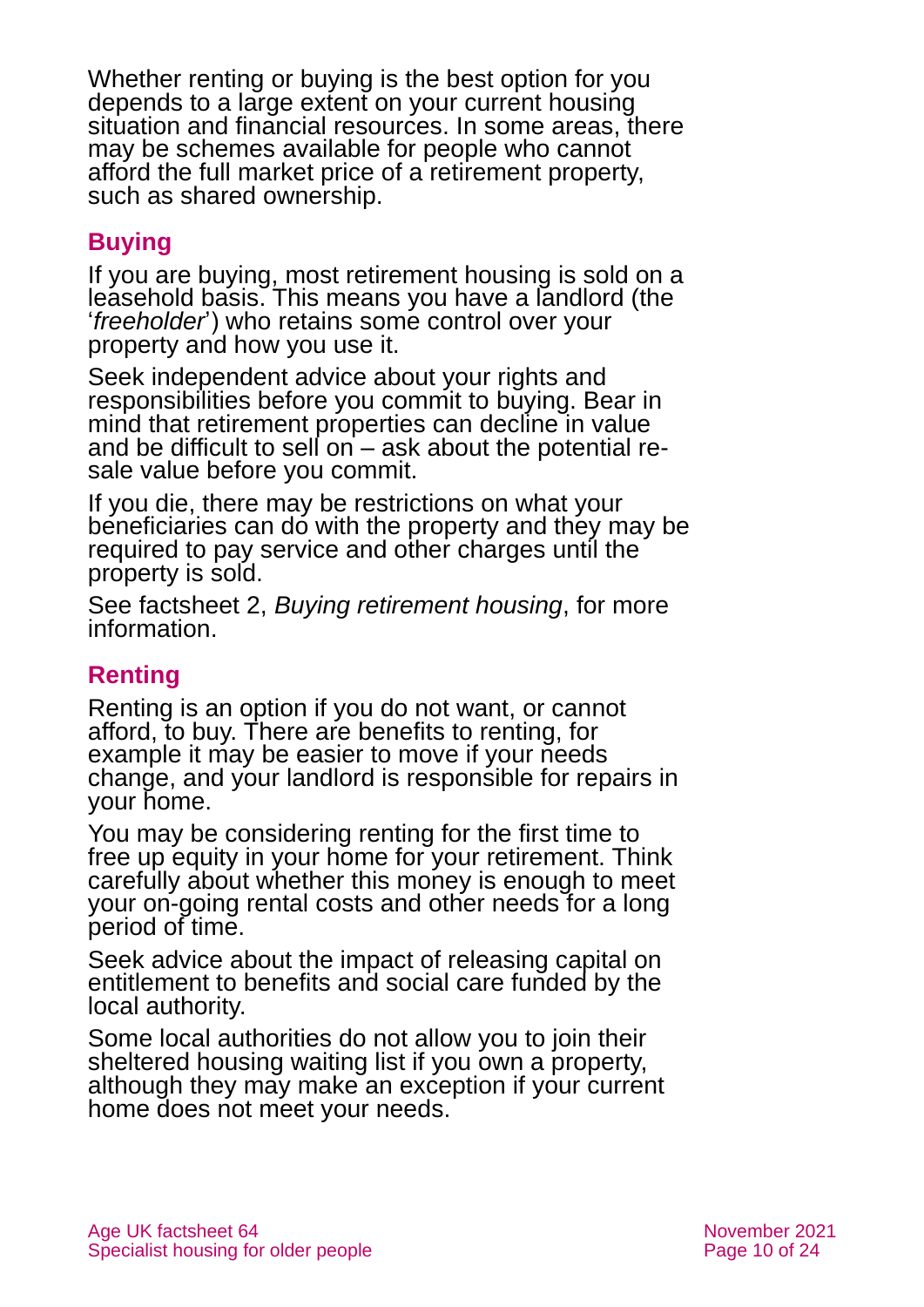If you are considering renting privately, make sure you understand the terms of your tenancy and how easily you can be evicted. Most private tenancies provide very little security of tenure, although landlords may offer sheltered housing tenancies on more secure terms.

See factsheet 68, *[Preventing evictions,](https://www.ageuk.org.uk/globalassets/age-uk/documents/factsheets/fs68_tenancy_rights_security_of_tenure_fcs.pdf)* for more information.

#### **5.2 Renting from a council or housing association**

Most rented sheltered housing is provided by local authorities (councils) and housing associations. Demand for accommodation may be high in some parts of the country.

#### **Who to approach**

If you are a local authority or housing association tenant, ask your landlord whether you can transfer to one of its sheltered properties.

Some landlords operate internal transfer lists, while others fill all vacant properties from a local authoritywide waiting list (but may prioritise their existing tenants). Authority-wide waiting lists are also known as housing registers and are managed by the local authority.

If you are not a local authority or housing association tenant, contact the local authority housing department or local housing associations. Some housing associations accept direct applications, but they may grant tenancies with less security of tenure when letting properties in this way. They may also charge higher '*market*' rents.

Ask your local authority housing department for a list of housing associations who accept direct applications or use the [EAC](#page-20-0) online accommodation directory. Check you are happy with the terms of a direct letting before you sign the tenancy.

#### **The local authority housing register**

Local authorities should ensure that '*priority*' for social housing goes to those in the greatest need. They must have a '*scheme*' setting out who is given priority.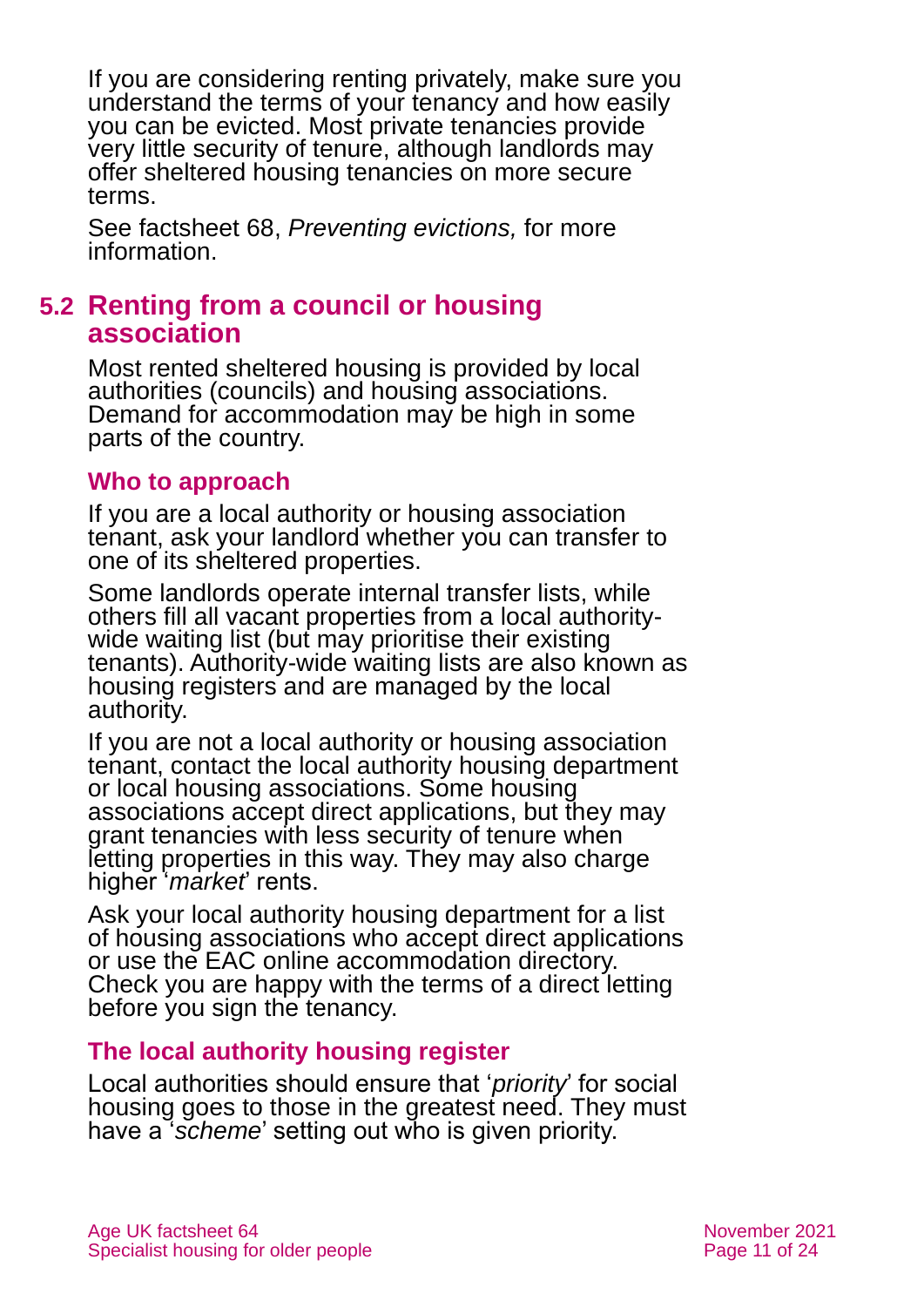If you make an application for social housing, the authority assess your circumstances against their scheme and give you a number of points or place you in a band. The higher your points or band, the more priority you have been given and the quicker you should be rehoused.

By law, you should be given priority if you:

- are homeless, regardless of whether you have made a homelessness application or are owed a duty by the authority under homelessness law
- ⚫ live in housing that is insanitary, overcrowded, or unsatisfactory
- need to move on medical or welfare grounds
- ⚫ need to move to a particular area to avoid hardship to yourself or others, e.g. because you need to give or receive care in that area.

Some authorities may not accept you onto their housing register if you do not fall into one of these groups or may give you low priority. Others may give you specific priority if you are looking for sheltered housing or waive rules that would otherwise exclude you from the register (for example, a rule that you must be living in the local authority area to join).

Local authorities must publish a summary of their scheme and give you a copy free of charge if you ask. They must make the full scheme available for inspection at their main office. You have a right to request information about the level of priority you are likely to be given and how long you are likely to have to wait for suitable accommodation to become available.

If your application is not accepted, you have a right to request a review of the decision. You should be able to request a review of your priority level.

#### **The rehousing process**

Your local authority scheme must set out the procedure followed in allocating accommodation. Allocating means making a letting through the housing register.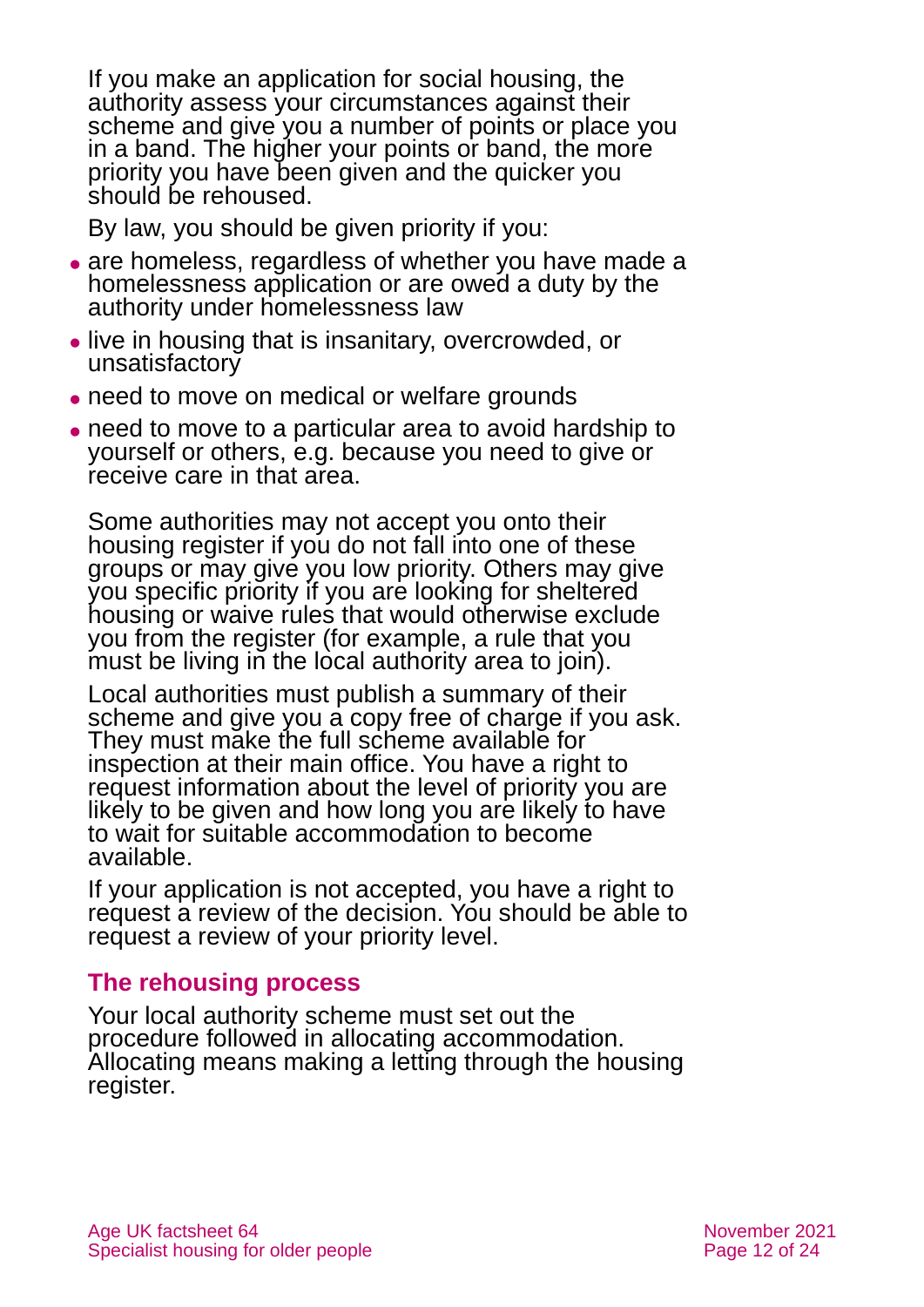Most authorities operate '*choice-based lettings*' where you bid for properties you like. Bidding means expressing an interest in a property. In general, properties go to the bidder with the highest priority, but some may be earmarked for certain groups like homeless people or social tenants seeking a transfer.

If you think you may have trouble with bidding (for example, you do not have access to a computer), tell the local authority. They should tell you how you can access property listings, for example, at your local library or the housing office, and you may be able to place bids by phone.

If you have a disability covered by the *[Equality Act](https://www.equalityhumanrights.com/en/equality-act-2010/what-equality-act)  [2010](https://www.equalityhumanrights.com/en/equality-act-2010/what-equality-act)*, the authority should take reasonable steps to ensure you are not disadvantaged by a choice-based lettings system.

#### **Applying to a different local authority**

You can apply to a different local authority for housing, but authorities can take your connection to the area into account when determining your level of priority relative to others. Local connection can include family associations and other special circumstances.

In addition in **England**, a local authority has some freedom to decide who '*qualifies*' to join its housing register and who does not. As a result, many authorities operate strict rules that disqualify you if you have not lived in the area for a number of years. They may relax these in certain circumstances, for example if you are looking for a sheltered home nearer family.

If they do not, seek advice. It may be unlawful if they will not consider making an exception, particularly if you should be given priority by law.

*Care Act 2014* statutory guidance states that, subject to certain conditions, if the care planning process determines your needs would be best met in sheltered accommodation, a local authority must provide your preferred choice of accommodation, which can be in another area.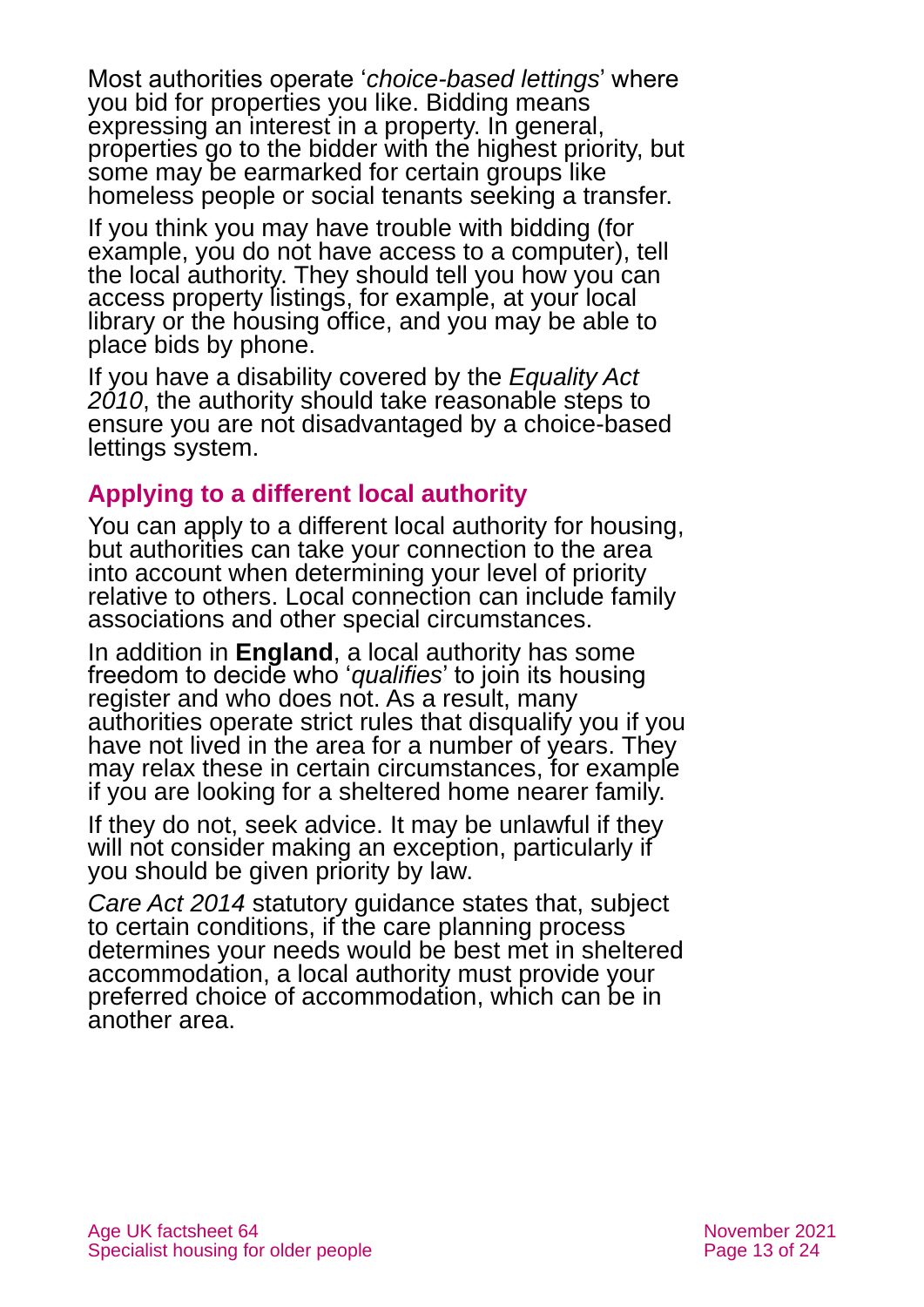# <span id="page-13-0"></span>**6 Service charges**

As well as rent or mortgage payments, you must usually pay a regular service charge. This typically includes contributions towards communal repairs and cleaning, grounds maintenance, servicing and maintaining lifts and security systems, and buildings insurance. It may include charges for support services, such as the scheme manager service and emergency alarm system.

The level of service charge varies depending on the type of specialist housing, whether it is for rent or sale, who it is managed by, and the specific services provided. It is important to be clear about the service charge level at a particular scheme, and any other charges payable, before you make a commitment.

You may expect to pay a service charge of £130 to £200 per month if you rent sheltered housing from a local authority or housing association. '*Housing-withcare*', such as extra care housing, is likely to come with a higher service charge because of the additional facilities and services provided – typically in the region of £250 to £400 a month. You may pay more if you buy rather than rent specialist housing. See factsheet 2, *[Buying retirement housing,](https://www.ageuk.org.uk/globalassets/age-uk/documents/factsheets/fs2_buying_retirement_housing_fcs.pdf)* for more information.

Some service charges can be covered by Pension Credit, Housing Benefit, or Universal Credit. See [section 8](#page-14-0) for more information.

### <span id="page-13-1"></span>**7 Other charges**

On top of the charges above, you must usually pay Council Tax, water rates, and energy bills. Some charges for water and fuel may be part of your service charge if they are for communal areas. This includes water to a communal laundry, or fuel bills for lighting and heating the corridors or communal lounge.

If you buy retirement housing, you usually have to pay ground rent to the freeholder and make contributions towards a '*reserve fund*' for major repairs. There may be a transfer or exit fee payable if you sell the property, rent it out, or if someone else moves in with you.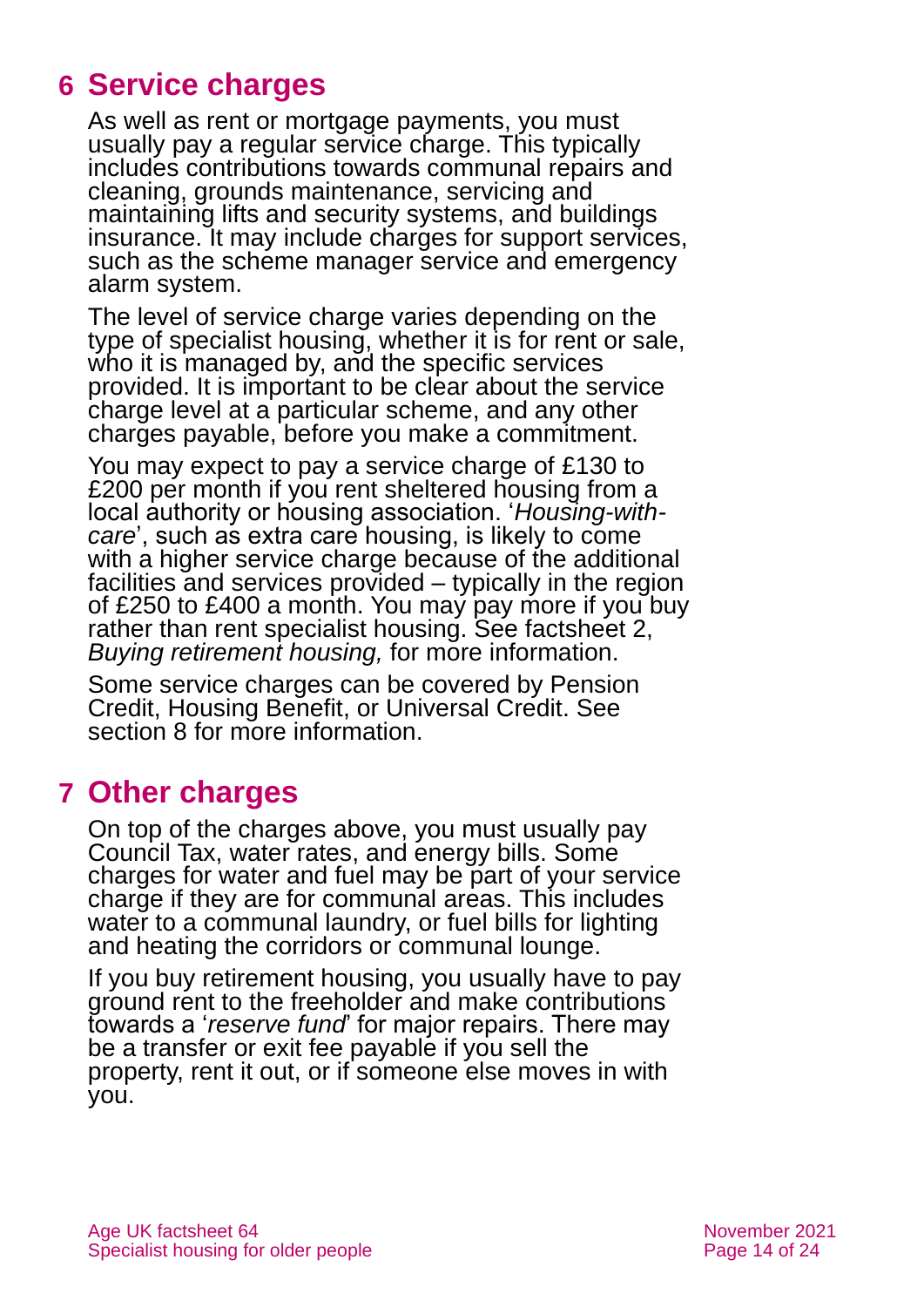You must get a TV licence if you watch or record live television or watch BBC programmes on your laptop. This applies regardless of age, but you can claim a free licence if aged over 75 and in receipt of Pension Credit. In some schemes, you may receive a concession on your licence – check if this is the case in your preferred scheme.

Make sure you realistically budget for all charges. Factor in additional costs like telephone bills, internet bills and contents insurance.

Will you be able to keep up with payments in the long term and will you have a good quality of life once all charges are paid? Could you manage if charges increased in future?

# <span id="page-14-0"></span>**8 What financial help can I get?**

This section covers financial help available to meet the costs of living in specialist housing.

#### **Council Tax and rent**

If you have a low income, you may be able to get help with Council Tax and rent. You must apply to your local authority. See factsheet 17, *[Housing Benefit,](https://www.ageuk.org.uk/globalassets/age-uk/documents/factsheets/fs17_housing_benefit_fcs.pdf)* and [factsheet 21,](https://www.ageuk.org.uk/globalassets/age-uk/documents/factsheets/fs21_council_tax_fcs.pdf) *Council Tax,* for more information. In Wales, see [Age Cymru factsheet 21w](http://www.ageuk.org.uk/Global/Age-Cymru/Factsheets%20and%20information%20guides/FS21w.pdf?dtrk=true), *[Council tax in](https://www.ageuk.org.uk/globalassets/age-cymru/documents/information-guides-and-factsheets/fs21w.pdf)  [Wales](https://www.ageuk.org.uk/globalassets/age-cymru/documents/information-guides-and-factsheets/fs21w.pdf)*.

#### **Service charges**

If you have a low income and are over State Pension age, you may be eligible for Pension Credit Guarantee Credit. If you buy a retirement property, this can include help towards some service charges, such as charges for cleaning communal areas and provision of a laundry room.

If you rent, you may be able to get this help under Housing Benefit or Universal Credit, depending on your age and circumstances. Seek advice if this applies.

#### **Supporting People in England**

Your local authority may run a *Supporting People* programme under which support services like the scheme manager service and emergency alarm system can be funded.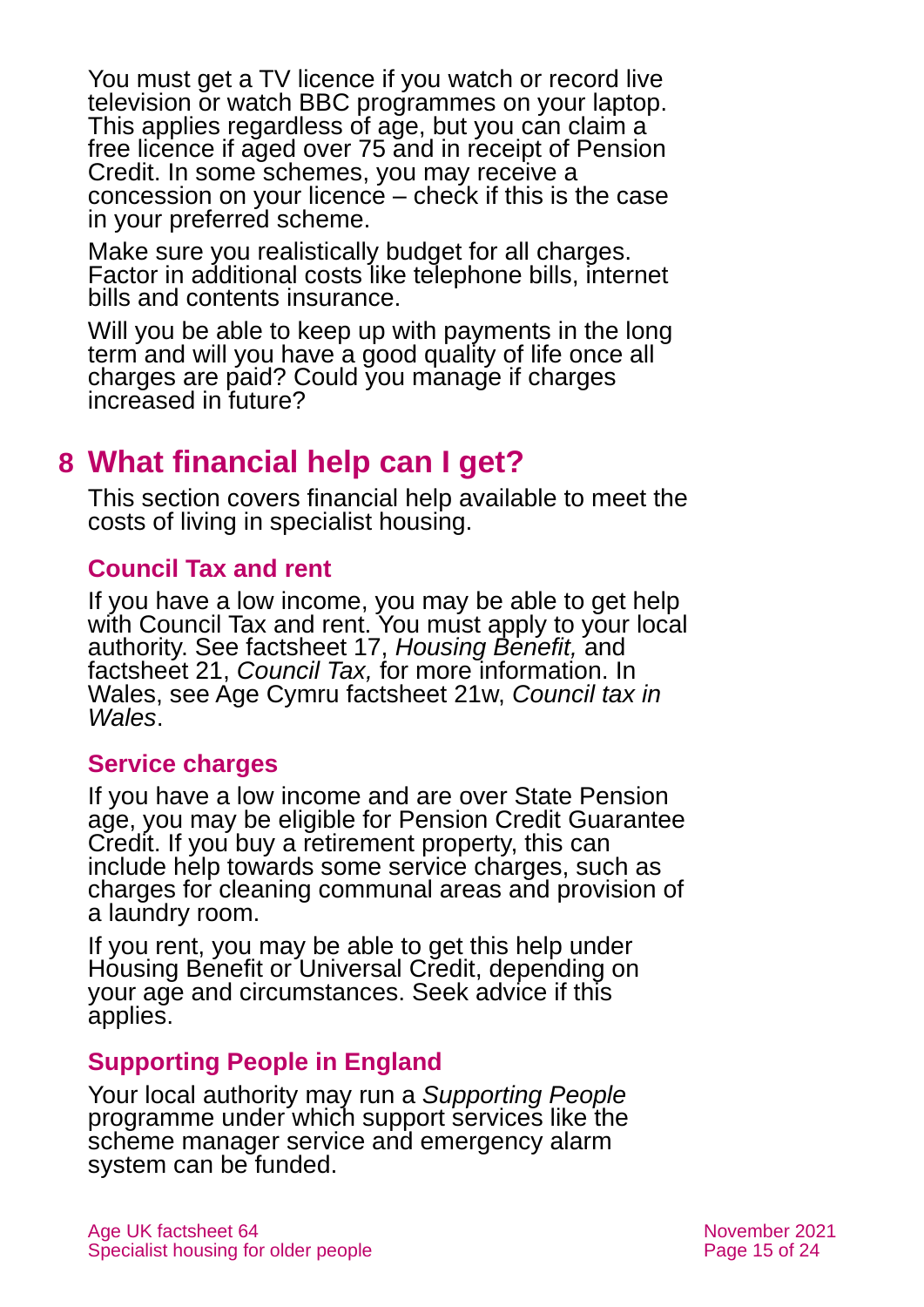Check whether your local authority has a *Supporting People* programme and how it works. If not, ask them to carry out a '*care needs assessment*' (looking at your needs for care and support). Depending on your needs and financial circumstances, you may be able to get support charges paid as part of a package of care services.

#### **The Housing Support Grant (HSG) in Wales**

The HSG is an amalgamation of three existing grants, including the *Supporting People* programme. The grant may be available for provision of alarms and monitoring services. There is further information and guidance at [https://gov.wales/housing-support-grant](https://gov.wales/housing-support-grant-practice-guidance)[practice-guidance](https://gov.wales/housing-support-grant-practice-guidance)

You can ask your local authority to carry out a care needs assessment.

#### **Getting help**

If you need help to apply for benefits or are not sure whether you can afford to move into a particular scheme, contact an advice service like your local Age UK or Age Cymru. Note there are other benefits you can claim to maximise your income, and ways to reduce your outgoings.

Use the Age UK benefit calculator to check entitlements at [www.ageuk.org.uk/information](http://www.ageuk.org.uk/information-advice/money-legal/benefits-entitlements/benefits-calculator/)[advice/money-legal/benefits-entitlements/benefits](http://www.ageuk.org.uk/information-advice/money-legal/benefits-entitlements/benefits-calculator/)[calculator/](http://www.ageuk.org.uk/information-advice/money-legal/benefits-entitlements/benefits-calculator/)

# <span id="page-15-0"></span>**9 Extra care housing**

#### **What is extra care housing?**

This is a type of '*housing-with-care*', also known as '*very sheltered*' housing or '*assisted living*'.

Staff are usually available up to 24 hours a day to provide help with washing, dressing, toileting, and taking medication. There is usually an emergency alarm system, which may be connected to care staff instead of an external call centre. Domestic help, such as shopping and laundry, may be available and meals may be provided in a communal dining room or in individual flats.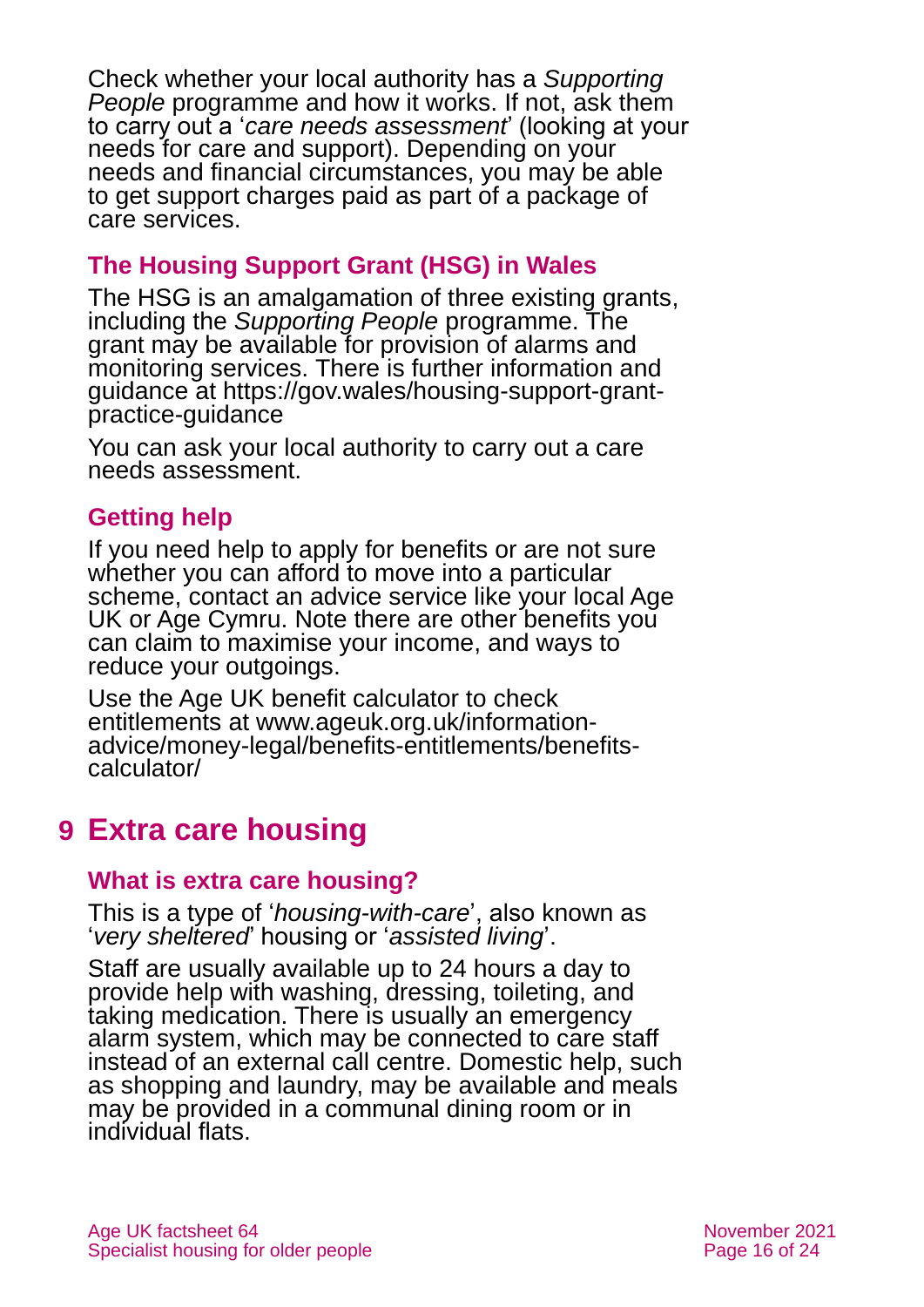Extra care housing is not the same as a care home, although some schemes are linked to a nearby care home (sometimes called '*close care*'). Living in extra care housing means living in a fully self-contained property with your own front door. Extra care housing can be rented or owned, meaning you have a legal '*interest*' in the property. Care home residents are usually licensees with fewer rights than tenants or leaseholders.

Nursing care, such as having wounds dressed, catheter care, or being given medication, is not generally provided by staff in an extra care scheme. It may be provided by a visiting district nurse.

#### **What should I check for?**

If you are interested in a specific scheme, make sure the services provided match your needs and are affordable to you. Check how often care staff are available and what happens if you require care out of these hours. Schemes providing personal care in **England** are monitored by the Care Quality Commission and you can contact them for inspection reports. In **Wales**, contact the Care Inspectorate Wales.

#### **How do I get it?**

Extra care housing is owned and run by a range of providers, including local authorities, housing associations, the Abbeyfield Society, and private companies. It is not available everywhere. [Elderly](http://www.eac.org.uk/)  [Accommodation Counsel](http://www.eac.org.uk/) should have details of what is available in your area.

Placements in local authority schemes are often allocated following a social services care needs assessment. You may have to meet standard eligibility criteria, such as being over a certain age and requiring a set number of hours of care a week. Speak to your local authority social services department if you are interested.

In **England**, if you are assessed as needing extra care housing by social services, they should provide for your choice of accommodation, even if this is in another local authority area.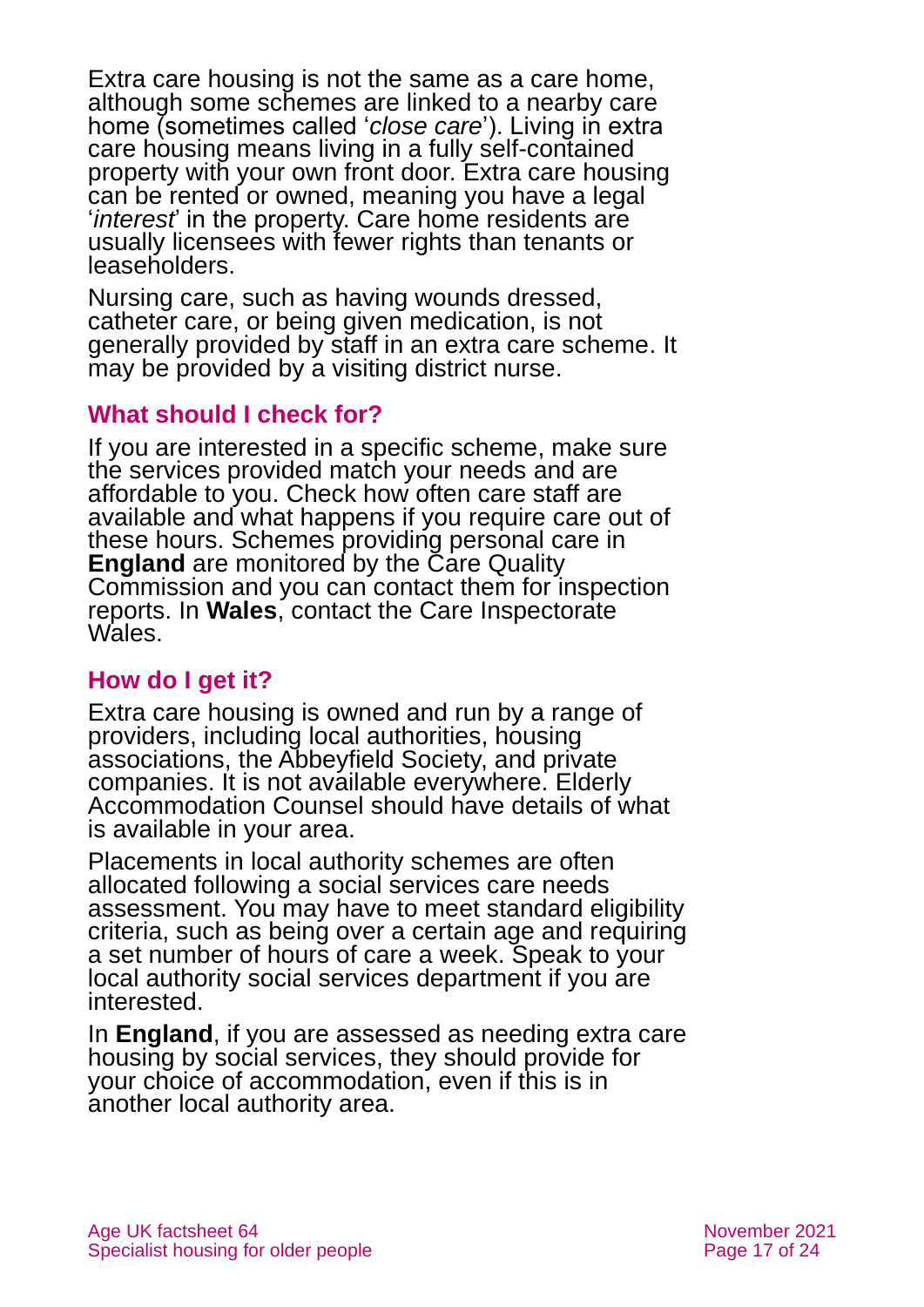Some housing associations allocate extra care housing through the local authority, but it may be possible to rent or buy directly from them. Their eligibility criteria may be less strict than those of the local authority.

Private providers are likely to impose even fewer restrictions, but their housing may cost more and be offered on a less secure basis.

Even if you are considering renting or buying directly from a housing association or private provider, ask your local authority to assess your needs. If your needs are considered '*eligible*', the authority will carry out a financial assessment and may cover some, or all, of your care costs.

# <span id="page-17-0"></span>**10 The Abbeyfield Society**

[The Abbeyfield Society](http://www.abbeyfield.com/) is a charity providing accommodation for people aged 55 and over. They have over 500 homes, ranging from converted terraced houses in cities to purpose-built developments, offering varying levels of support. Some homes are provided by the national charity and some by local partner charities.

The traditional Abbeyfield model is a converted house with a communal lounge and between six and 12 bedsitting rooms. Many of these rooms have en-suite bathroom facilities. Residents are provided with one or two cooked meals a day and support from a house manager and volunteers. Some newer Abbeyfield developments are larger and provide extra care accommodation.

Abbeyfield residents are either tenants or licensees. Tenants usually have more rights around security of tenure and repairs than licensees, so check the terms of the agreement before you sign and seek independent advice.

### <span id="page-17-1"></span>**11 Almshouses**

Almshouses are run by charities and offer low-cost accommodation for older people. Each charity has its own rules about the categories of people they can house.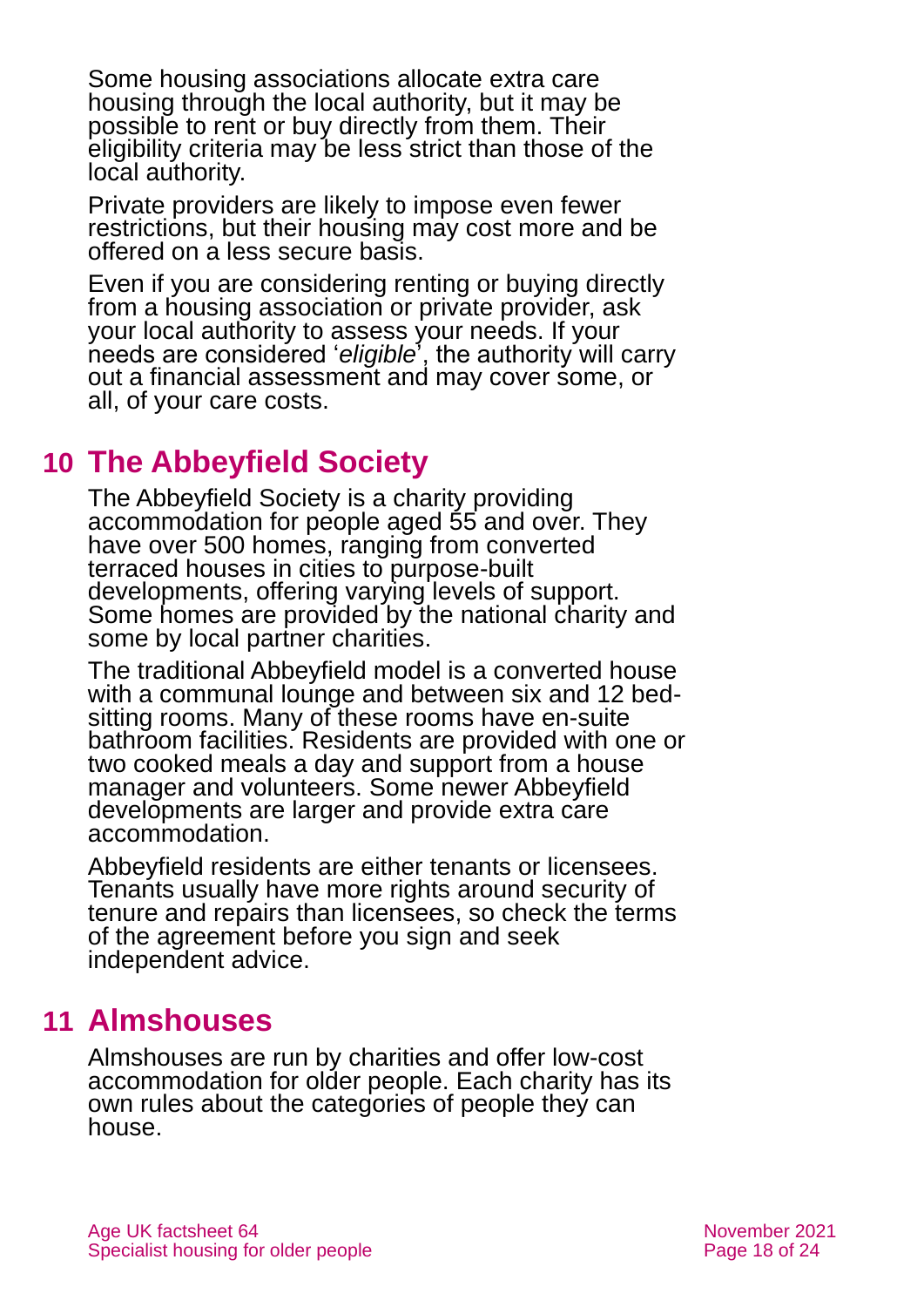For example, some almshouses were set up for retired workers of a particular trade or people living in a specific geographical area.

As a beneficiary of the charity, the resident is a '*licensee*' with limited security of tenure. Their rights are outlined in a *'Letter of Appointment*' provided by the trustees or the clerk to the trustees.

For further information on local charities that administer almshouses, contact the [Almshouses](http://www.almshouses.org/)  [Association.](http://www.almshouses.org/)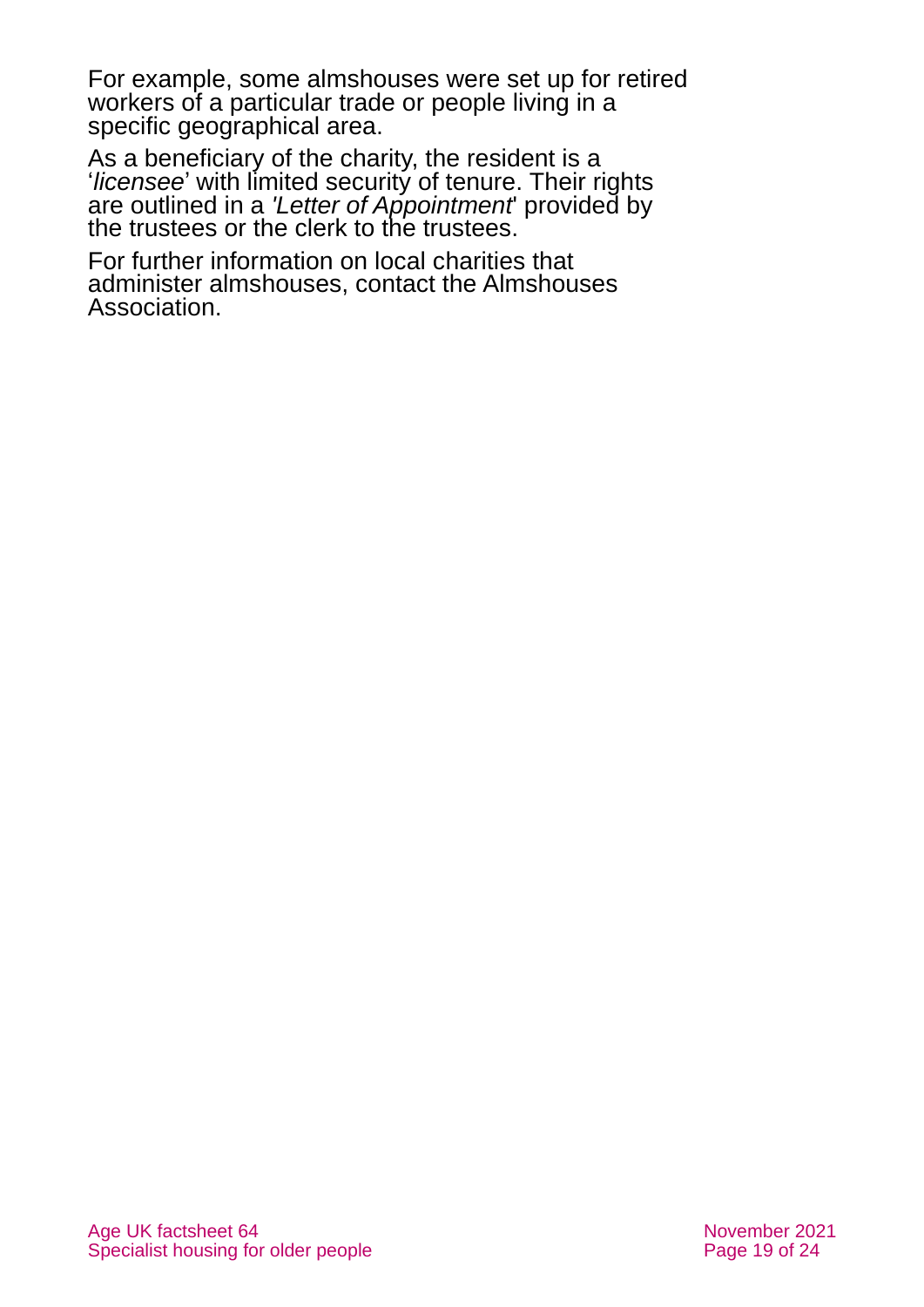# **Useful organisations**

#### <span id="page-19-0"></span>**Abbeyfield Society**

[www.abbeyfield.com](http://www.abbeyfield.com/) Telephone 01727 857536

A national charity providing housing for older people with varying levels of support.

#### **Almshouses Association (The)**

[www.almshouses.org](http://www.almshouses.org/) Telephone 01344 452922

The National Association of Almshouses.

#### **Care Quality Commission**

[www.cqc.org.uk](http://www.cqc.org.uk/) Telephone 03000 616 161 (free call)

Independent regulator of adult health and social care services in England, covering NHS, local authorities, private companies or voluntary organisations and people detained under the *Mental Health Act*.

#### **Care Inspectorate Wales (CIW)**

[www.careinspectorate.wales](http://www.careinspectorate.wales/) Telephone 0300 7900 126

CIW oversees the inspection and regulation of care and social services in Wales.

#### **Citizens Advice**

England or Wales go to [www.citizensadvice.org.uk](http://www.citizensadvice.org.uk/) In England telephone 0800 144 8848 In Wales telephone 0800 702 2020

National network of advice centres offering free, confidential, independent advice, face to face or by telephone.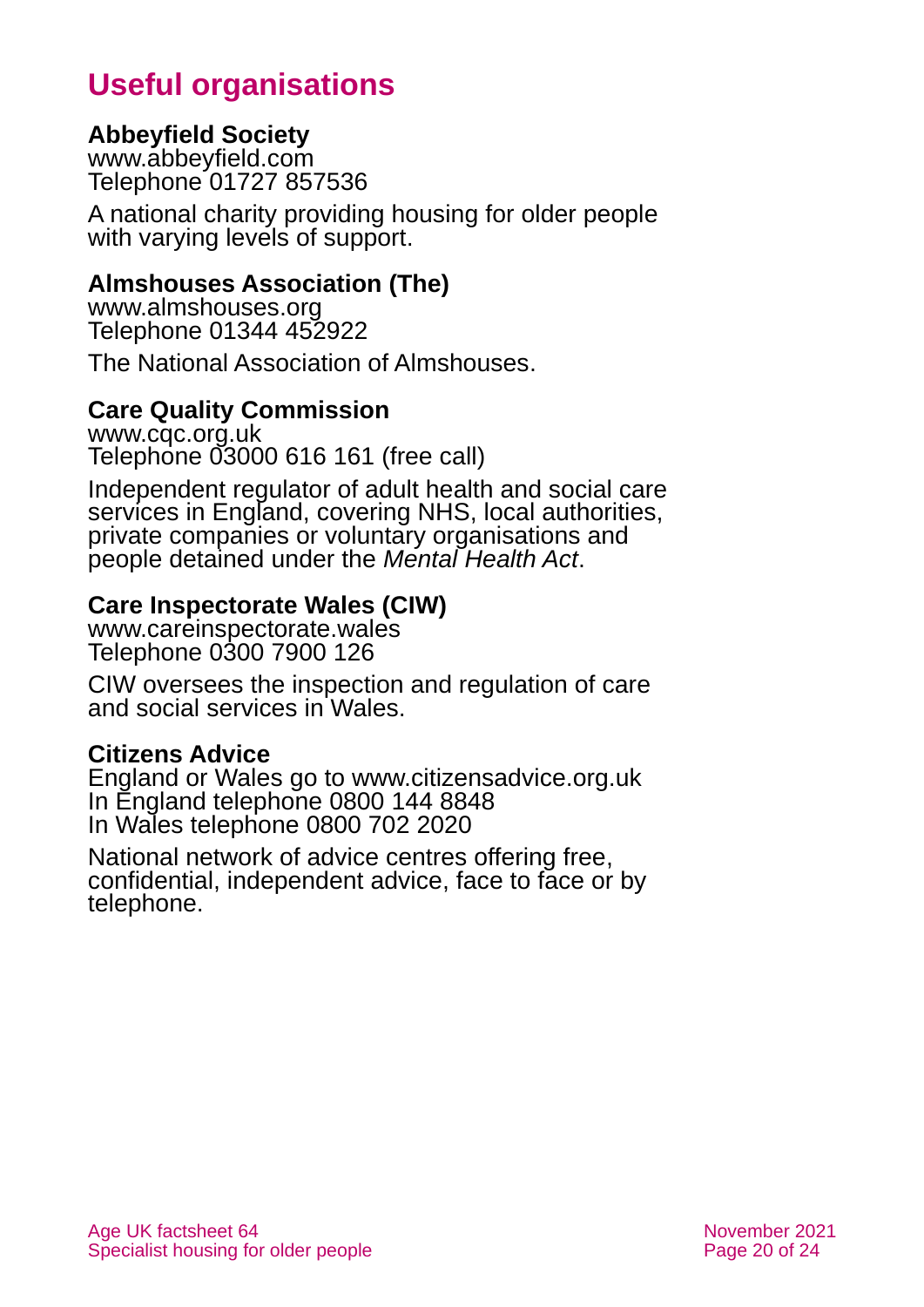#### <span id="page-20-0"></span>**Elderly Accommodation Counsel (EAC)**

[www.housingcare.org/index.aspx](http://www.housingcare.org/index.aspx) <http://hoop.eac.org.uk/hoop/start.aspx> (HOOP tool) Telephone 0800 377 7070 (free call)

EAC hold details of specialist housing for older people across the UK, which can be viewed on their HousingCare website.

The online HOOP tool for England can help you to identify the aspects of your home you find most difficult as well as local services and accommodation that may be suitable. You can request a callback from an adviser if you need more detailed advice. If you do not have internet access, call the Freephone number. You are sent a leaflet to request a callback.

#### **Shelter**

[www.shelter.org.uk](http://www.shelter.org.uk/) Telephone 0808 800 4444 (free call)

A national charity providing telephone advice to people with housing problems, including tenancy rights, homelessness, repairs and Housing Benefit.

#### **Shelter Cymru**

[www.sheltercymru.org.uk](http://www.sheltercymru.org.uk/) Telephone 08000 495 495

#### **Welsh Government**

[www.gov.wales](http://www.gov.wales/) Telephone 0300 060 4400 The devolved government for Wales.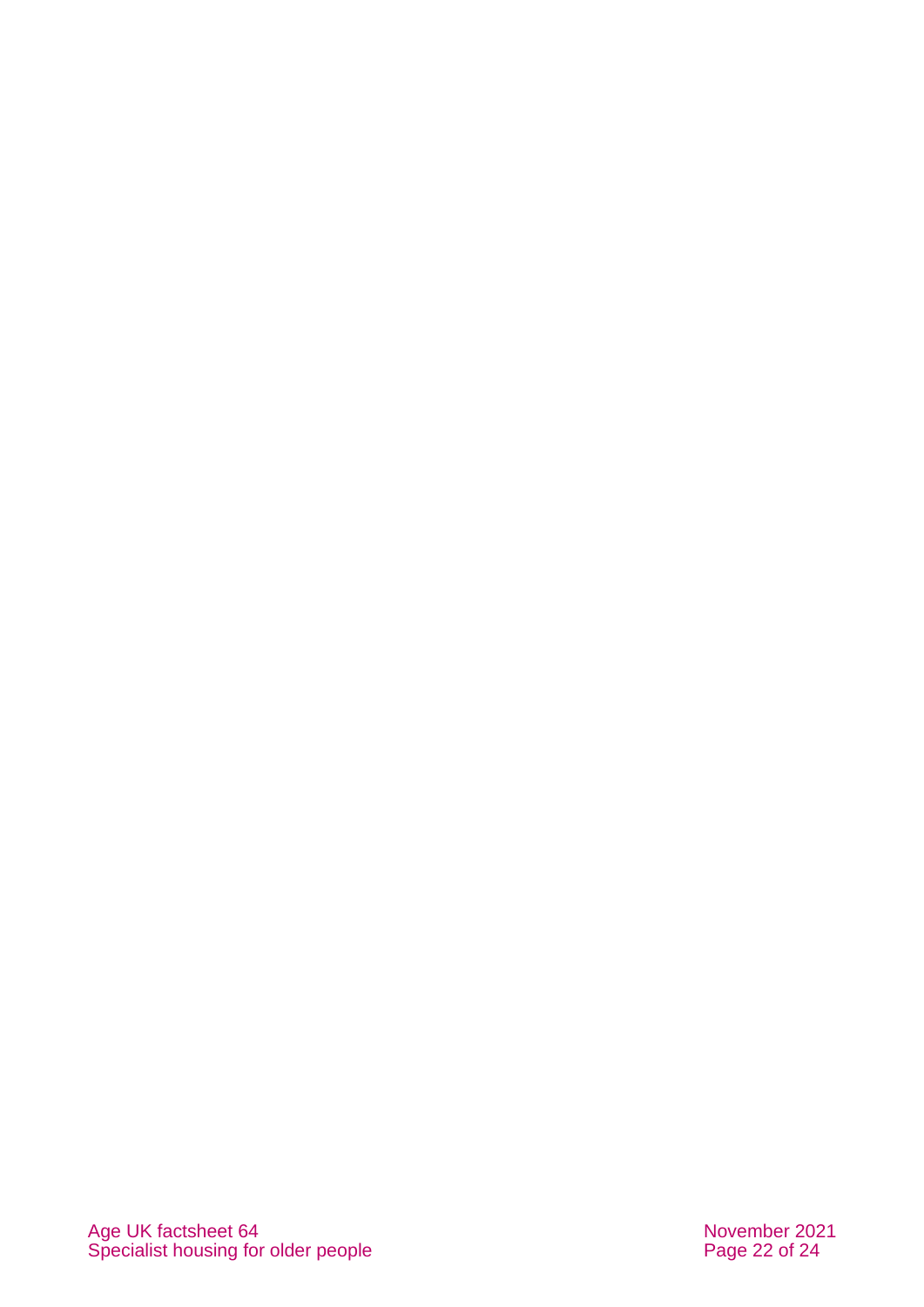# **Age UK**

Age UK provides advice and information for people in later life through our Age UK Advice line, publications and online. Call Age UK Advice to find out whether there is a local Age UK near you, and to order free copies of our information guides and factsheets.

#### <span id="page-22-1"></span>**Age UK Advice**

[www.ageuk.org.uk](http://www.ageuk.org.uk/) 0800 169 65 65 Lines are open seven days a week from 8.00am to 7.00pm

#### **In Wales contact**

#### **Age Cymru Advice**

[www.agecymru.org.uk](http://www.agecymru.org.uk/) 0300 303 44 98

#### <span id="page-22-0"></span>**In Northern Ireland contact**

#### **Age NI** [www.ageni.org](http://www.ageni.org/)

0808 808 7575

#### **In Scotland contact**

# <span id="page-22-2"></span>**Age Scotland**

[www.agescotland.org.uk](http://www.agescotland.org.uk/) 0800 124 4222

### **Support our work**

We rely on donations from our supporters to provide our guides and factsheets for free. If you would like to help us continue to provide vital services, support, information and advice, please make a donation today by visiting [www.ageuk.org.uk/donate](http://www.ageuk.org.uk/donate) or by calling 0800 169 87 87.